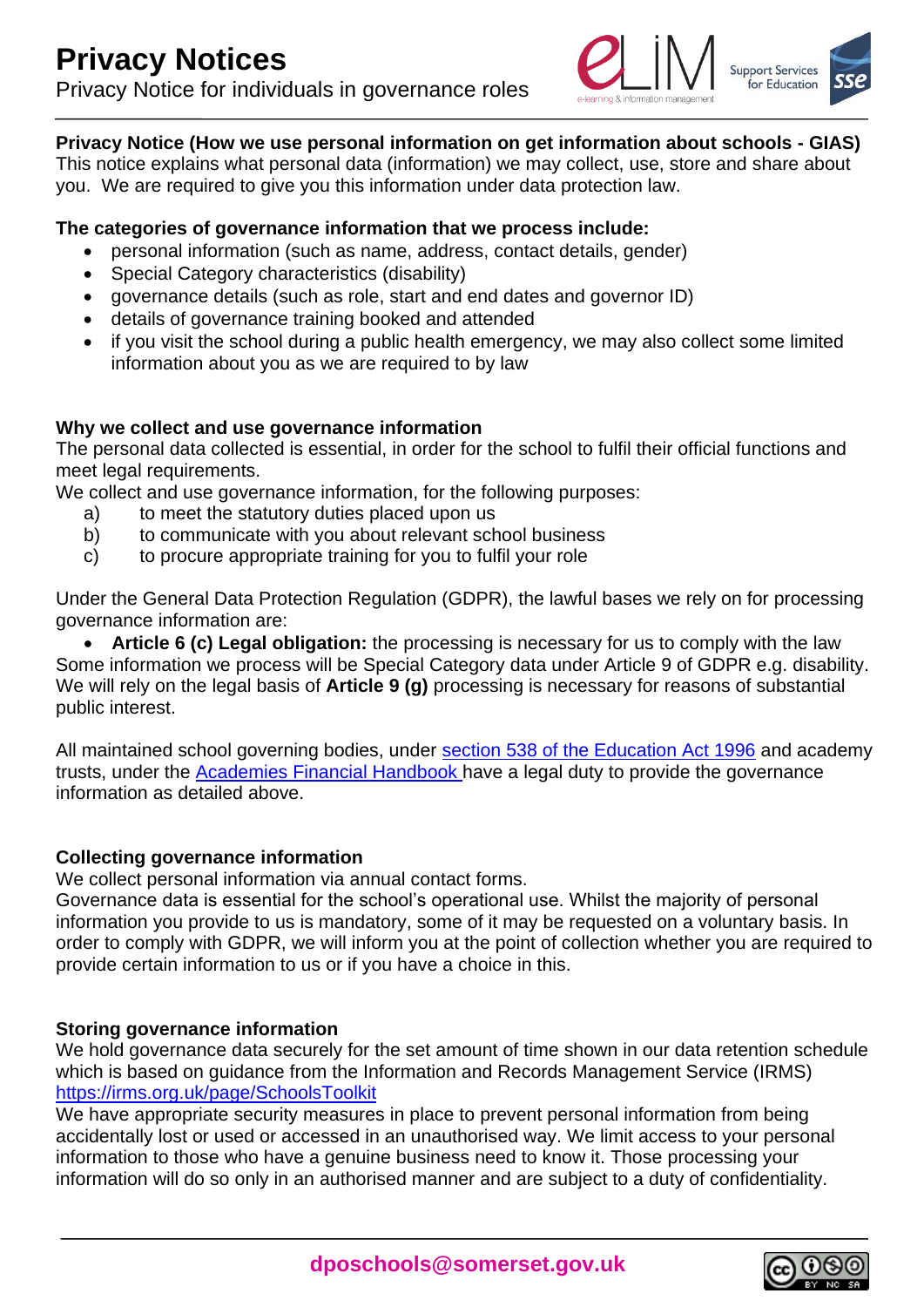

We also have procedures in place to deal with any suspected data security breach. We will notify you and the Information Commissioner's Office of a suspected data security breach where we are legally required to do so.

## **Who we share governance information with**

We routinely share this information with:

- Somerset Local Authority
- the Department for Education (DfE)

#### **Why we share governance information**

We do not share information about you with anyone without consent unless the law and our policies allow us to do so.

## **Somerset Local Authority**

We are required to share information about our governance with Somerset Local Authority under Section 30 of the Education Act 2002.

We will provide the Local Authority with names and contact details of our governance in order for the LA to:

- maintain an accurate database
- contact you regarding statutory changes in legislation and details of training opportunities
- ascertain local authority governor vacancies to be filled
- assess and report on vacancies across the county

#### **Department for Education**

The Department for Education (DfE) collects personal data from educational settings and local authorities. We are required to share information about you with the Department for Education (DfE), under:

We are required to share information about individuals in governance roles with the Department for Education (DfE) under [section 538 of the Education Act 1996](http://www.legislation.gov.uk/ukpga/1996/56/section/538)

All data is entered manually on the GIAS system and held by DfE under a combination of software and hardware controls which meet the current [government security policy framework.](https://www.gov.uk/government/publications/security-policy-framework) For more information, please see 'How Government uses your data' section.

#### **Requesting access to your personal data**

Under data protection legislation, you have the right to request access to information about them that we hold. To make a request for your personal information, contact the school.

You also have the right to:

- to ask us for access to information about you that we hold
- to have your personal data rectified, if it is inaccurate or incomplete
- to request the deletion or removal of personal data where there is no compelling reason for its continued processing
- to restrict our processing of your personal data (i.e. permitting its storage but no further processing)

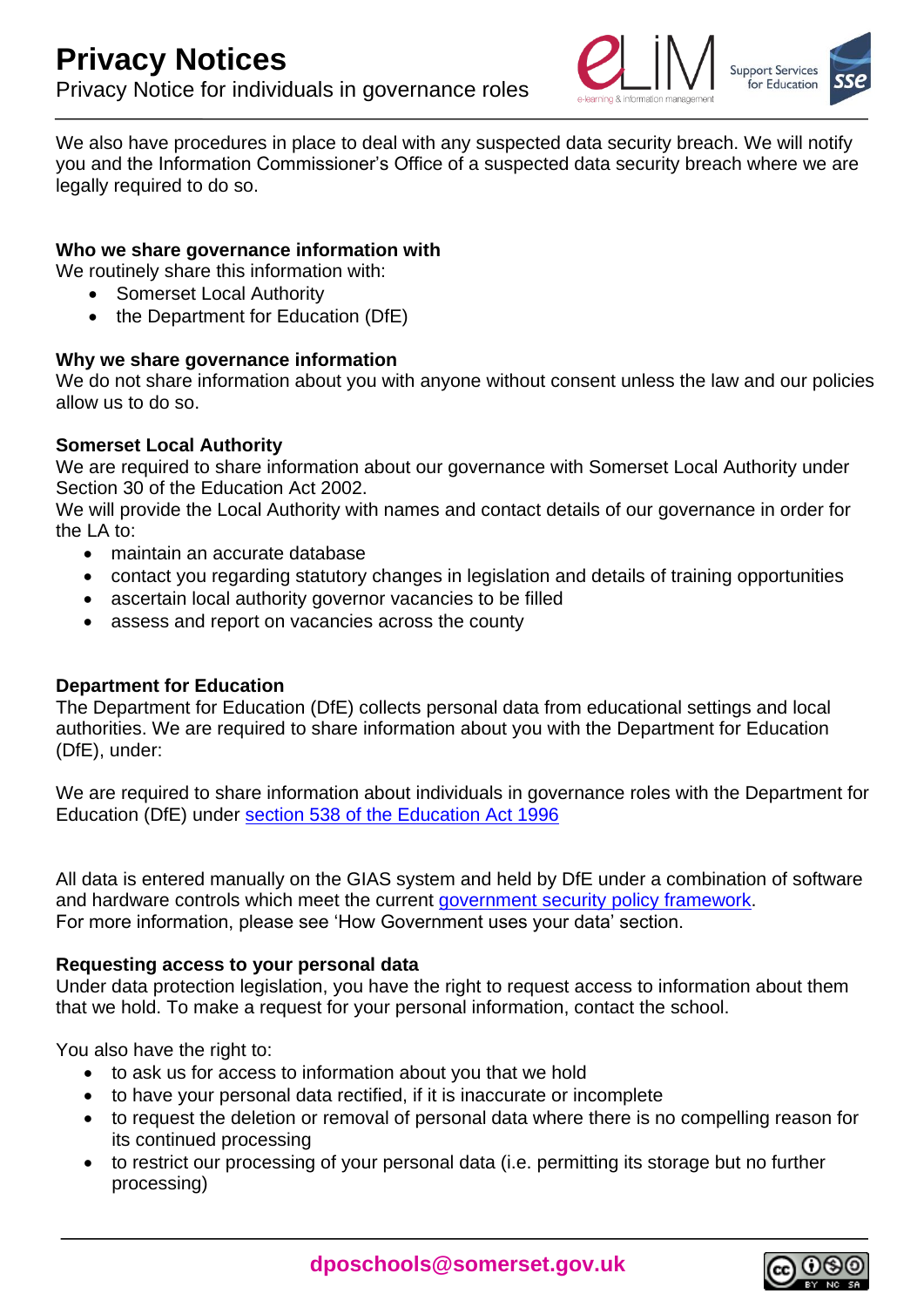

- to object to direct marketing (including profiling) and processing for the purposes of scientific/historical research and statistics
- not to be subject to decisions based purely on automated processing where it produces a legal or similarly significant effect on you

If you have a concern or complaint about the way we are collecting or using your personal data, you should raise your concern with us in the first instance or directly to the Information Commissioner's Office at<https://ico.org.uk/concerns/>

## **Withdrawal of consent and the right to lodge a complaint**

Where we are processing your personal data with your consent, you have the right to withdraw that consent. If you change your mind, or you are unhappy with our use of your personal data, please let us know by contacting Rebecca Horne (RHorne@educ.somerset.gov.uk).

#### **Last updated**

We may need to update this privacy notice periodically, so we recommend that you revisit this information from time to time. This version was last updated on 17/9/2020.

## **Contact**

If you would like to discuss anything in this privacy notice, please contact: Rebecca Horne and/or SCC Data Protection Officer Amy Brittan, [dposchools@somerset.gov.uk](mailto:dposchools@somerset.gov.uk)